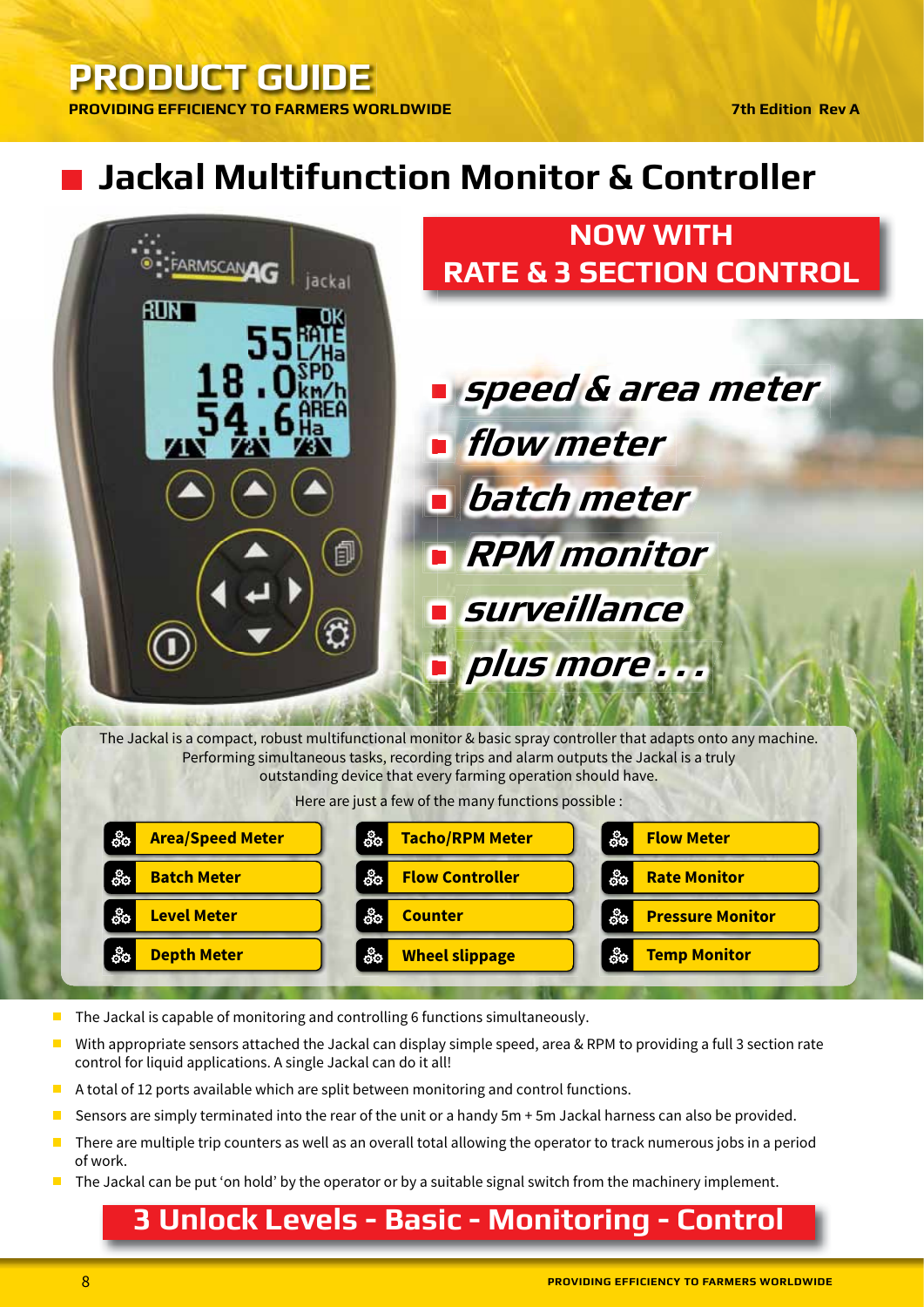

#### **GREAT FEATURES INCLUDE**

- **Example 2** Easy wizards for fast setup of Area & speed Meter, Area & speed meter with GPS, Tacho Meter, Flowmeter, Slippage Meter, Spray Controller & Generic Wizard
- $\blacksquare$  1UP, 2UP or 3UP line display Your choice of up to 3 lines per screen (page)
- LIVE data as you scroll through each page
- Ability to short name each port. i.e. label Shaft 1 as SF1
- Set high & low alarm points for each input П
- $\blacksquare$  Enhanced Trip function for single & cumulative
- $\blacksquare$  The ability for each input used to display information using imperial and metric units.
- $\blacksquare$  Your choice of number of decimal places
- $\blacksquare$ Arrange front page to your liking.... You select what you want to show on each line
- Auto calculate or manually set calibration factors
- External run/hold or alarm function
- Ouickly enable/disable ports without losing settings for next time usage
- Radar function output  $\blacksquare$
- $\mathcal{L}_{\mathcal{A}}$ 3 Section Rate controller with the ability to automatically & manually control a flow control valve, 3 sections plus dump valve.



## **Jackal Spray Controller**

The Jackal 3 section spray controller offers great flexibility and simple to operate. Suitable for all sprayers, the Jackal Spray Controller integrates with your existing motorised or solenoid valves to provide fully automatic spray control.

The target rate is maintained automatically, so even when shutting down sections or when there is variation in speed or pressure, over/under application is virtually eliminated.

The Jackal displays application rate, speed, area tank level and more. Operators can increase or decrease rates on-thego through preset steps.

Manual rate control is also available when flow or speed is not present. - Simply refer to your pressure gauge - adjust the flow control valve and get spraving!

Need help? - Call to discuss your options

### **Pre Packaged Kits (Jackal & Sensor Kit)**

| <b>Order Code</b>      |                                             |                                                          |                                                                   |
|------------------------|---------------------------------------------|----------------------------------------------------------|-------------------------------------------------------------------|
| Jackal-Basic-Area ^    | Jackal - Basic Area/Speed Meter Kit         |                                                          | (Limited - 2 Functions Unlocked)                                  |
| Jackal-Monitor-Area ^  |                                             | Jackal - Monitor Area/Speed Meter Kit                    | (All Monitor Functions Unlocked - No Control)                     |
| Jackal-Control-Area ^  |                                             | Jackal - Control Area/Speed Meter Kit                    | (All Monitor & Control Functions Unlocked)                        |
|                        |                                             |                                                          |                                                                   |
| Jackal-Basic-Tach *    |                                             | Jackal - Basic Tachometer Kit (100-9999RPM)              | (Limited - 2 Functions Unlocked)                                  |
| Jackal-Monitor-Tach *  |                                             | Jackal - Monitor Tachometer Kit (100-9999RPM)            | (All Monitor Functions Unlocked - No Control)                     |
| Jackal-Control-Tach *  |                                             | Jackal - Control Tachometer Kit (100-9999RPM)            | (All Monitor & Control Functions Unlocked)                        |
|                        |                                             |                                                          |                                                                   |
| Jackal-Basic-Tach-S#   |                                             | Jackal - Basic Tachometer Kit (1-1500RPM)                | (Limited - 2 Functions Unlocked)                                  |
| Jackal-Monitor-Tach-S# | Jackal - Monitor Tachometer Kit (1-1500RPM) |                                                          | (All Monitor Functions Unlocked - No Control)                     |
| Jackal-Control-Tach-S# | Jackal - Control Tachometer Kit (1-1500RPM) |                                                          | (All Monitor & Control Functions Unlocked)                        |
|                        |                                             |                                                          |                                                                   |
|                        | A-JACKAL                                    | Jackal Monitor                                           |                                                                   |
|                        | AA-110C ^ /#                                | Compact Reed Sensor (Black) - Area Meter Kit             |                                                                   |
|                        | AA-133 ^                                    | Mini Wheel Magnet & Nut - Area Meter Kit                 |                                                                   |
|                        | AA-112C*                                    | Compact Coil Sensor (Yellow)                             |                                                                   |
|                        | $AA-117$ * / #                              | Shaft Magnet - Hose Clamp Style                          |                                                                   |
|                        | AH-407                                      | <b>Suction Mount Bracket</b>                             |                                                                   |
|                        | $AC-105$                                    | Jackal Power Cable                                       |                                                                   |
|                        | AC-205                                      | Sensor Extension cable 5m                                |                                                                   |
|                        |                                             |                                                          |                                                                   |
| Jackal-Control-Spray   |                                             | Jackal Spray Controller Kit - 3 Section                  | Kit Includes 5m + 5m Tractor & Implement harness                  |
|                        |                                             | - Excludes Valve Control Bank / Dump Valve / Speed Input | AC-4501/T - Tractor Harness 5m   AC-4501/S - Implement Harness 5m |

See over the page for more add-ons or build you own kit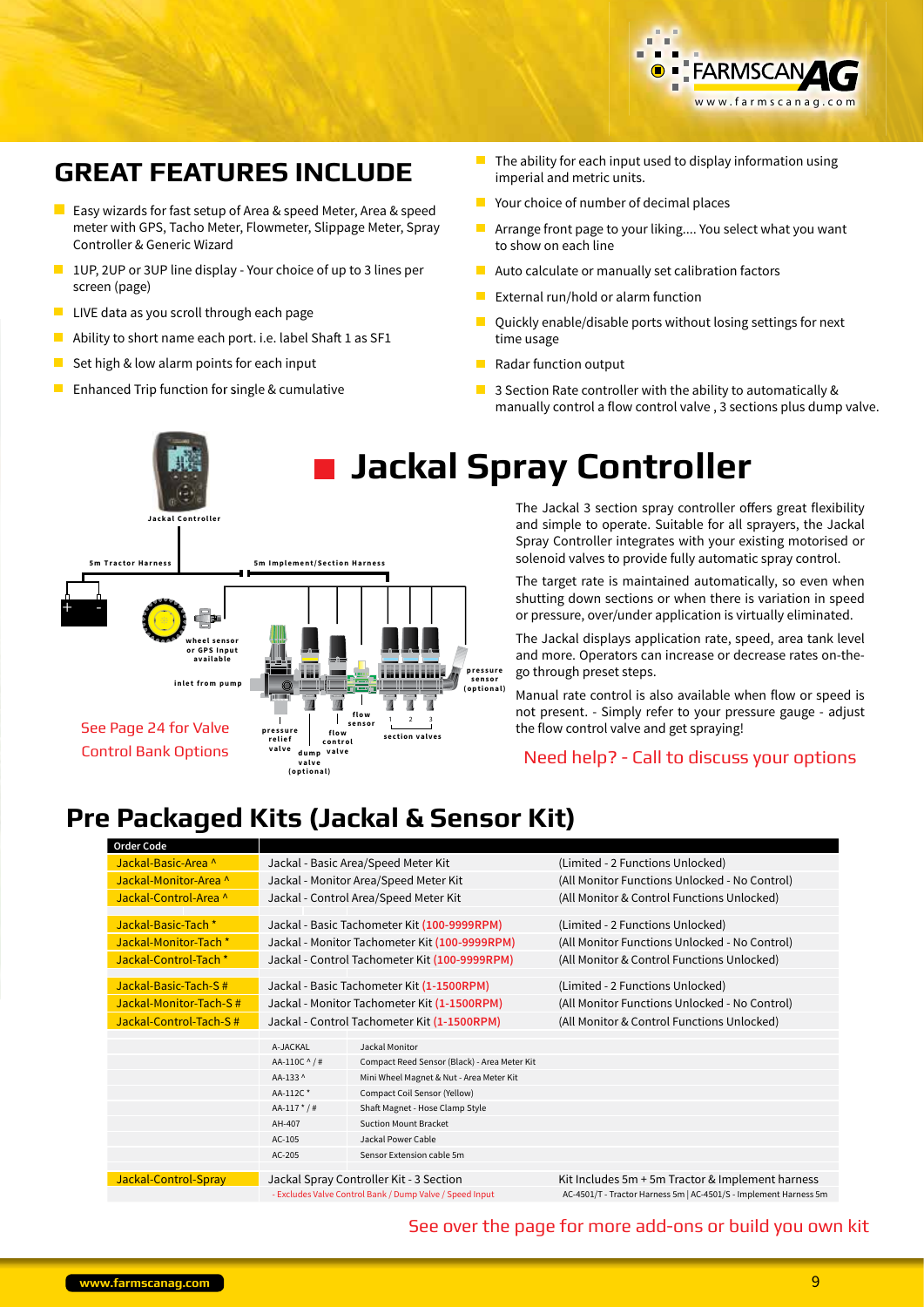## Build your own & Add-on Kits



| <b>Order Code</b> |                         |                    | <b>EXCLUDES SENSORS</b>                       |
|-------------------|-------------------------|--------------------|-----------------------------------------------|
| Jackal-Basic      | Jackal Basic Kit ONLY   |                    | (Limited - 2 Functions Unlocked)              |
| Jackal-Monitor    | Jackal Monitor Kit ONLY |                    | (All Monitor Functions Unlocked - No Control) |
| Jackal-Control    | Jackal Control Kit ONLY |                    | (All Monitor & Control Functions Unlocked)    |
|                   | A-Jackal                |                    | Jackal Monitor (Unlocked to level purchased)  |
|                   | AH-407                  |                    | <b>Suction Mount Bracket</b>                  |
|                   | $AC-105$                | Jackal Power Cable |                                               |
|                   | P-321/P-322             |                    | Jackal Input Plug (Grey & Green)              |
|                   | HM-506                  |                    | 2.4mm Blade Screw Driver                      |



| <b>Order Code</b> |                  |                                                  |
|-------------------|------------------|--------------------------------------------------|
| 1007P             | Wheel Sensor Kit |                                                  |
|                   | $AC-205$         | 2 Way 5m Packard Extn Cable                      |
|                   | AA-133           | Wheel magnet & nut                               |
|                   | AA-110C          | <b>Compact Reed Type Sensor</b>                  |
|                   |                  | Suits Jackal, 1100, 1550, 2000, 2300, 2400, 24V1 |
|                   |                  |                                                  |





| Order Code |                      |                                                  |
|------------|----------------------|--------------------------------------------------|
| 2009       | Tailshaft Sensor Kit |                                                  |
|            | AC-205               | 2 Way 5m Packard Extn Cable                      |
|            | AA-133               | Tailshaft Magnet (AA-106) & Clamp (AH-423)       |
|            | AA-110C              | <b>Compact Reed Type Sensor</b>                  |
|            |                      | Suits Jackal, 1100, 1550, 2000, 2300, 2400, 24V1 |
|            |                      |                                                  |



| Order Code |                                             |
|------------|---------------------------------------------|
| 2034       | Pulley Sensor Kit (100-9999RPM)             |
|            | Only one fast input available on the Jackal |



| <b>Order Code</b> |                           |                                                                      |
|-------------------|---------------------------|----------------------------------------------------------------------|
| 2060              | Bin/Tank level Sensor Kit |                                                                      |
|                   |                           | Detects full or empty, solids or liquids (2200, 3X00 or Jackal ONLY) |
|                   | A-2220P                   | Bin level sensor                                                     |
|                   | AH-400                    | Packard cable bracket                                                |
|                   | $AC-305$                  | 3 Way 5m connection cable                                            |



| <b>Order Code</b> |         |                                  |  |
|-------------------|---------|----------------------------------|--|
| 2076              |         | Shaft Sensor Kit (1-1500RPM)     |  |
|                   | AC-205  | 2 Way 5m Connection Cable        |  |
|                   | AH-117  | Shaft Magnet & Clamp             |  |
|                   | AA-110C | Compact Reed Type Sensor         |  |
|                   |         | Suits Jackal & 2200 Surveillance |  |
|                   |         |                                  |  |



| Order Code |         |                                                |                |
|------------|---------|------------------------------------------------|----------------|
| 2077       |         | Shaft Sensor Kit (100-9999RPM)                 |                |
|            | AC-205  | 2 Way 5m Connection Cable                      |                |
|            | AH-117  | Shaft Magnet & Clamp                           |                |
|            | AA-112C | Compact coil sensor                            |                |
|            |         | Suits Jackal & 2200 Surveillance               |                |
|            |         | Only one fast input available on the Jackal v1 | fast<br>$-1.1$ |